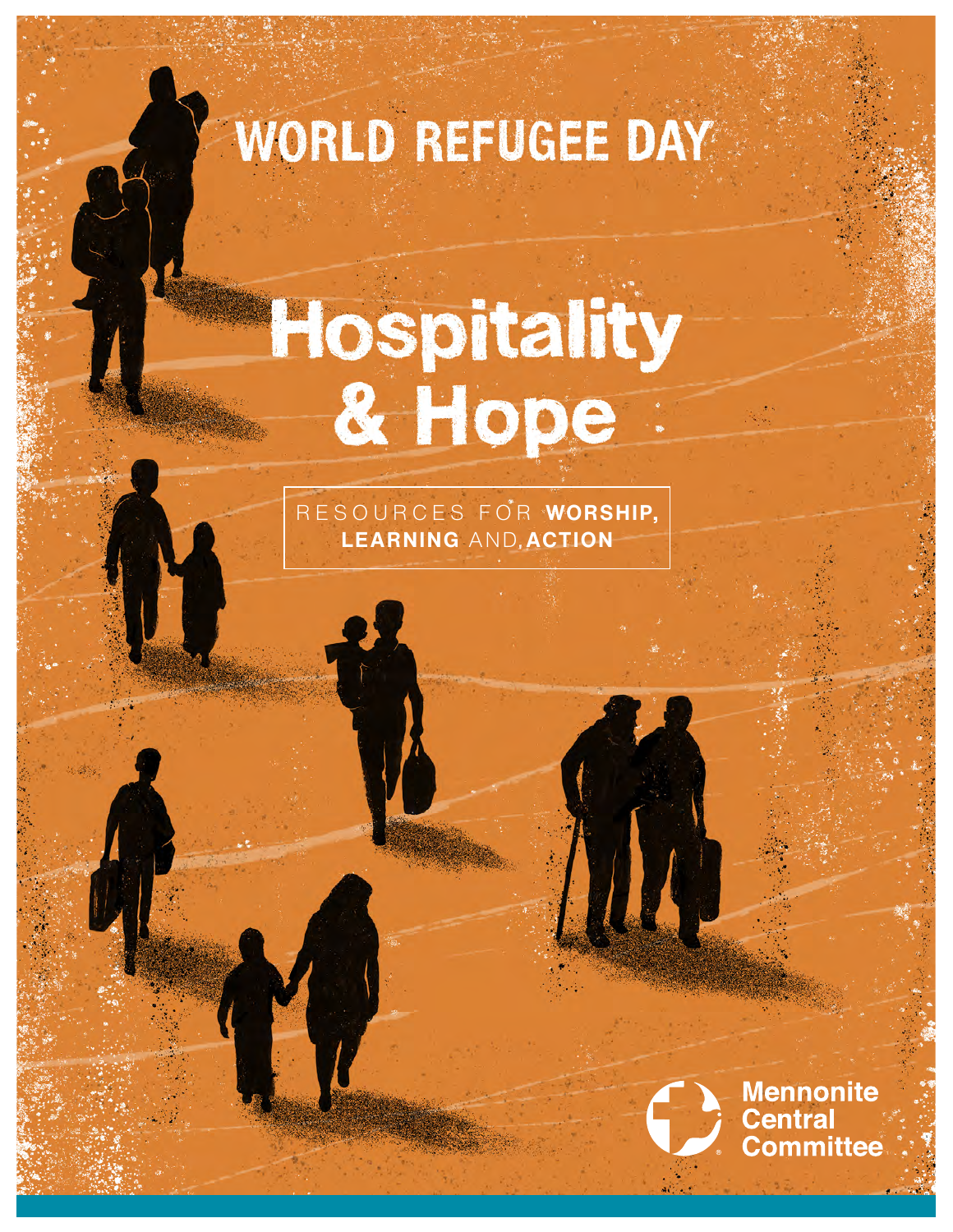# **WORLD REFUGEE DAY**

Hospitality & Hope

| <b>TABLE OF CONTENTS</b> | <b>Introduction</b>                         | 3              |
|--------------------------|---------------------------------------------|----------------|
|                          | <b>About refugees and World Refugee Day</b> | 4              |
|                          | History                                     | 4              |
|                          | <b>Definitions</b>                          | $\overline{4}$ |
|                          | Refugee facts                               | 5              |
|                          | <b>Worship resources</b>                    | 6              |
|                          | Words of introduction                       | 6              |
|                          | Prayers                                     | 6              |
|                          | » Opening                                   | 6              |
|                          | » Intercession 1                            | 6              |
|                          | » Intercession 2                            | $\overline{7}$ |
|                          | » Offering                                  | $\overline{7}$ |
|                          | » Benediction                               | 8              |
|                          | Reader's theatre: Remember the refugee      | 8              |
|                          | Children's story                            | 9              |
|                          | Scripture-based sermon starters             | 10             |
|                          | » The story of Ruth and Naomi               | 10             |
|                          | » The welcoming father                      | 10             |
|                          | » The Hebrews leave Egypt                   | 11             |
|                          | <b>Refugee stories</b>                      | $12 \,$        |
|                          | Fawzia's story                              | 12             |
|                          | <b>Resettlement story</b>                   | 12             |
|                          | From refugee to sponsor                     | 13             |
|                          | The blessing of sponsorship                 | 13             |
|                          | <b>Additional resources</b>                 | 14             |

**View the accompanying [World Refugee Day video](https://www.youtube.com/watch?v=OcDJNOrO9xc&t=1s)**



This resource for World Refugee Day was prepared by Steve Plenert of MCC Manitoba, with assistance from Brian Dyck, Esther Isaac and Esther Epp-Tiessen of MCC Canada. Graphic design and illustrations by Jonathan Dyck. Accompanying video by Renata Buhler with illustrations by Isam Aboud.

For more information, **[contact your provincial MCC office](https://mcccanada.ca/contact)**.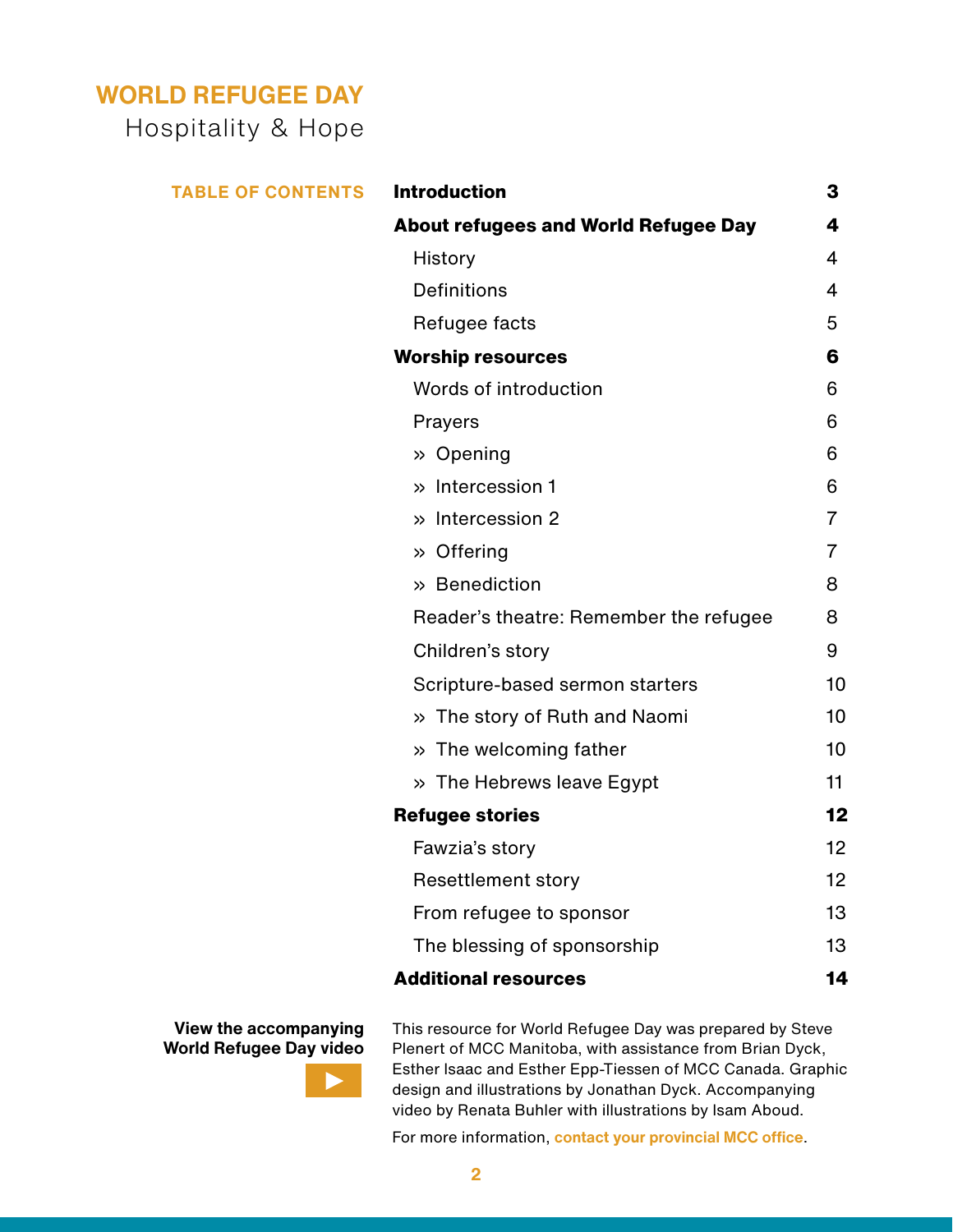### **Introduction**

Stories of people on the move punctuate human history from time immemorial. The Bible itself is filled with stories of people being forced from their homes, beginning with Adam and Eve and including Jesus, Mary and Joseph. Refugees come from countries all around the world, seeking spaces of safety in many places and for many reasons.

The work of offering assistance to refugees is intensely practical work—whether that means providing humanitarian assistance (such as food, shelter and medicine), sponsorship for resettlement, or the possibility of a return home. But at MCC we believe that our work of refugee response also takes place at the spiritual level: in individual hearts and in worshipping communities. So we offer this resource as an integral part of our response to "serve in the name of Christ."

This worship resource invites Canadian congregations to focus their worship around the plight of refugees in the context of World Refugee Day (June 20). You could also adapt this resource to use is a worship service at any time of year, especially if your congregation is in the process of sponsoring refugees. This resource contains information about the history of World Refugee Day, stories of refugee and response situations, as well as a variety of worship resources to assist you in planning a meaningful time of worship in your congregation. It includes links to additional sources for those who wish to learn more.

**We invite you to pray, worship, learn, give and be inspired to offer hospitality and hope to refugees.**

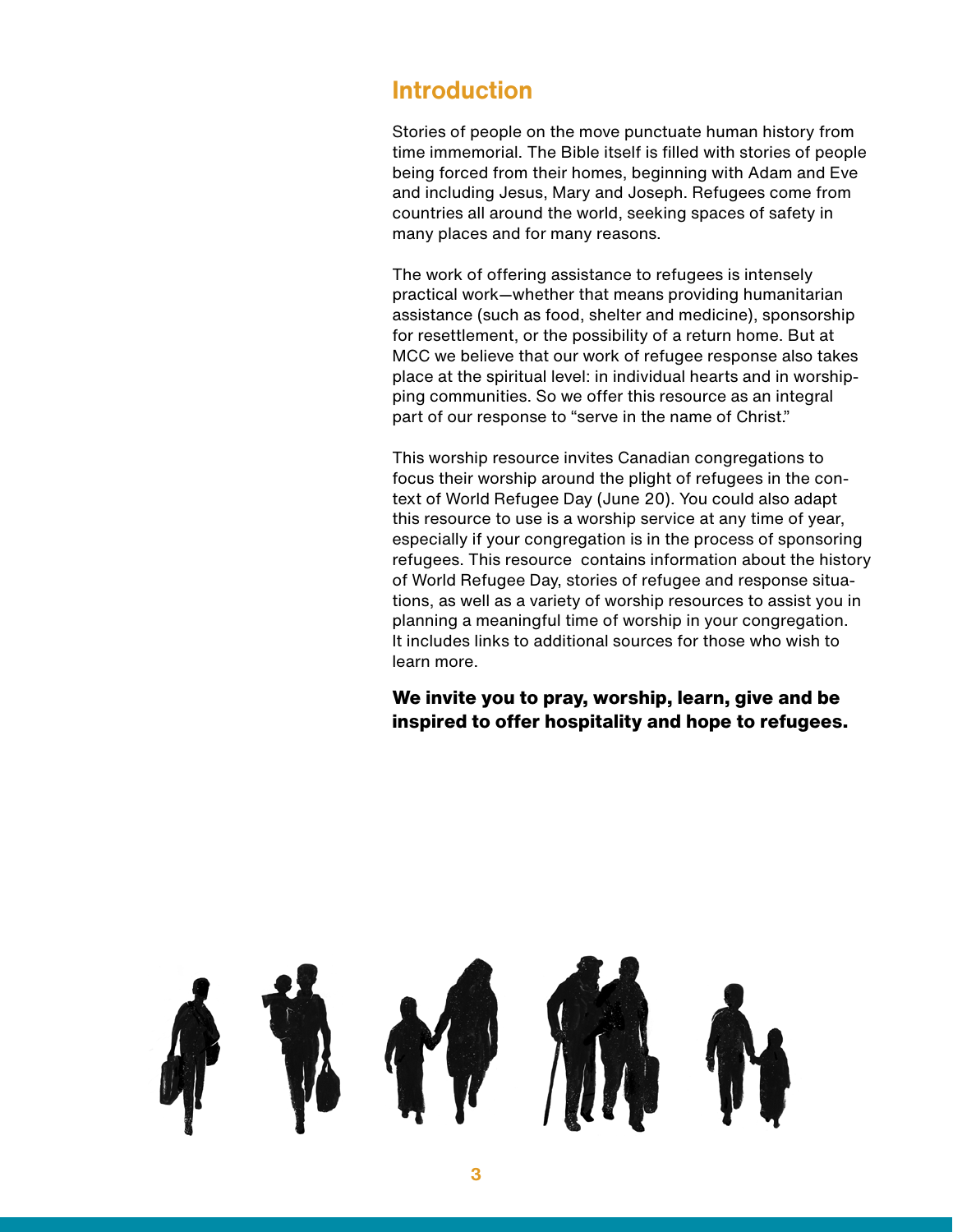## **About refugees and World Refugee Day**

World Refugee Day was officially recognized as a celebration by the United Nations (UN) in 2000, and was first celebrated on June 20, 2001. Prior to that, many regions had celebrated their own versions of refugee day, the largest being African Refugee Day. The date for [World Refugee Day](http://www.unhcr.org/refugeeday/ ) was chosen to align with the day that African Refugee Day is celebrated. The day is intended to "commemorate the strength, courage, and resilience of millions of refugees." More than 100 countries participate in celebrating World Refugee Day each year. **HISTORY**

#### **DEFINITIONS**

Definitions adapted from the United Nations Refugee Agency.

There are many terms used for people who are displaced, including: refugees, internally displaced persons (IDP), asylum seekers, stateless persons and migrants. These can be confusing: what exactly do these terms mean, and to whom do they refer? Following are some definitions of how these different groups are classified.

**Refugees** People who are outside their home country due to fear of persecution because of race, religion, nationality, or membership in a particular social or political group and are unable to return to their home country or be protected by their home government. Refugees flee into a new country in order to preserve their own lives or freedom and are given forms of protection by the host country. This definition is based on the [1951 Refugee Convention](http://www.unhcr.org/pages/49da0e466.html), signed by many countries including Canada.

**Internally Displaced Persons (IDP)** People who have been forced to flee from their home but have not yet crossed an international border to become a refugee.

**Asylum seekers** People who claim to be refugees and seek international protection but whose claims have not yet been evaluated.

**Stateless people** People who are not legal citizens of any state, making it impossible for them to access social services or have their human rights protected.

**Migrants** People who choose to move not because of a direct threat of persecution or death, but mainly to improve their lives by finding work, to seek education, to reunify a family, or other reasons. Migrant is a larger category of people on the move, which could include convention refugees, IDPs, asylum seekers and economic migrants.

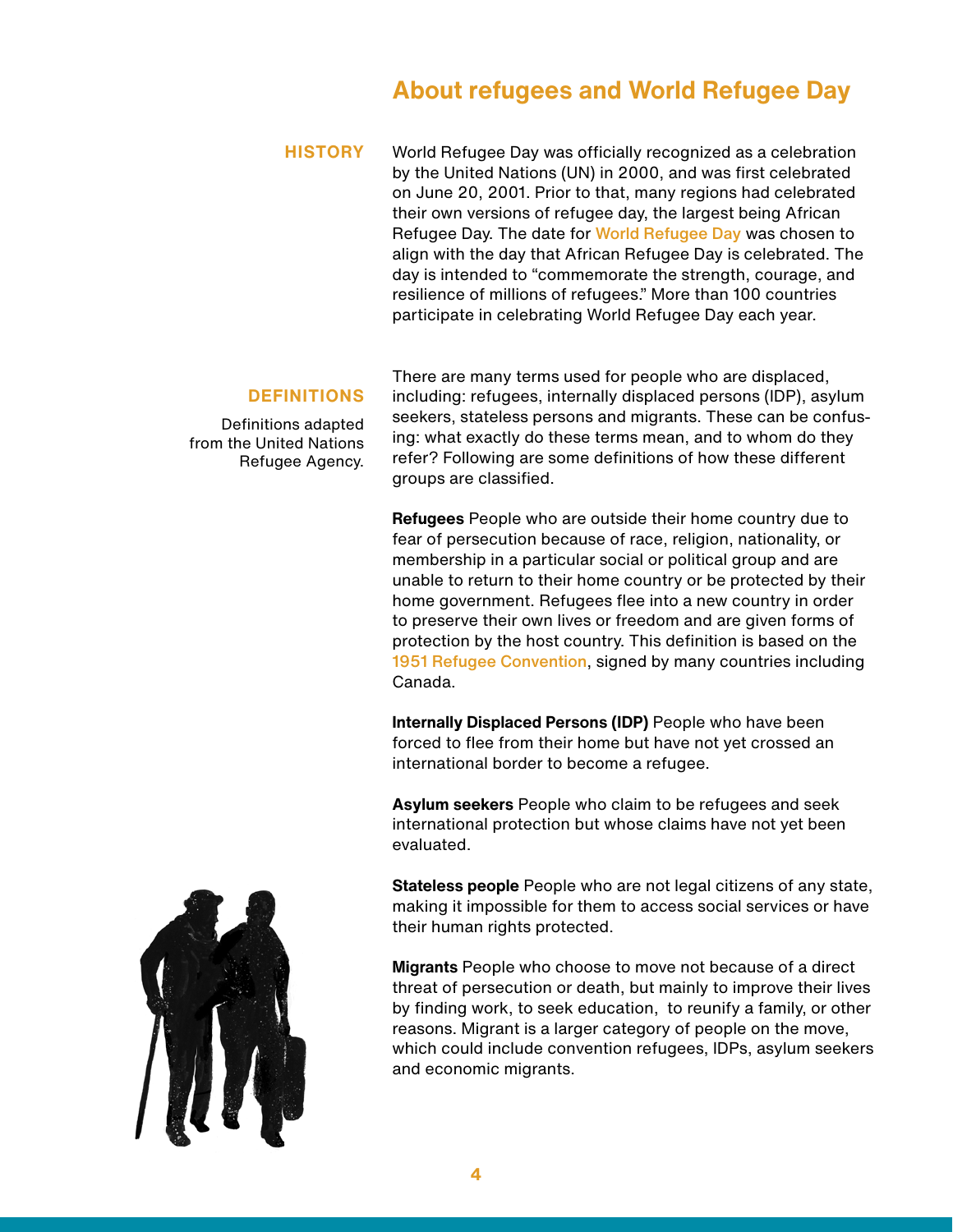#### **REFUGEE FACTS**

**Note:** The numbers and statistics above were the latest available on March 31, 2022. These numbers can change quickly. Please refer to the hyperlinks for latest numbers.

The The United Nations Refugee Agency (UNHCR) registers and protects refugees. According to their **[records](http://www.unhcr.org/figures-at-a-glance.html )** there are **more then 20 million refugees** in the world. This figure does not include internally displaced persons, asylum seekers, stateless people or migrants.

#### There were **82.4 million displaced people** at the **[end of 2020](https://www.unhcr.org/figures-at-a-glance.html%20).**

The UNHCR has not yet released numbers for 2021, but they are expected to have increased.

The official number of people who are stateless is hard to know, as their existence is largely unrecorded by the states in which they reside. However the estimate is that there were more than four million stateless people at the end of **[2020](https://www.unhcr.org/figures-at-a-glance.html%20)**.

#### *Where do refugees come from?*

Refugees come from many countries, including some from Canada. But in 2020, 68 per cent of all refugees and people displaced outside of their home countries came from just five places, Syria (6.7 million), Venezuela (4.0 million), Afghanistan (2.6 million), South Sudan (2.2 million) and Myanmar (1.1 million).

#### *Where do refugees go?*

Many people who flee their home countries don't go far. They often end up living in neighbouring countries, hoping that they'll be able to return home as soon as it's safe. In 2020, 73 per cent of refugees and people displaced abroad were living in countries right next to their country of origin.

#### *What about Canada?*

Canada has 2.9 refugees per 1,000 people, and ranks 59th globally for refugees per capita. **[\(Data from UNCHR Global](https://www.unhcr.org/flagship-reports/globaltrends/)  [Trends report 2020, annex table 21\)](https://www.unhcr.org/flagship-reports/globaltrends/)**

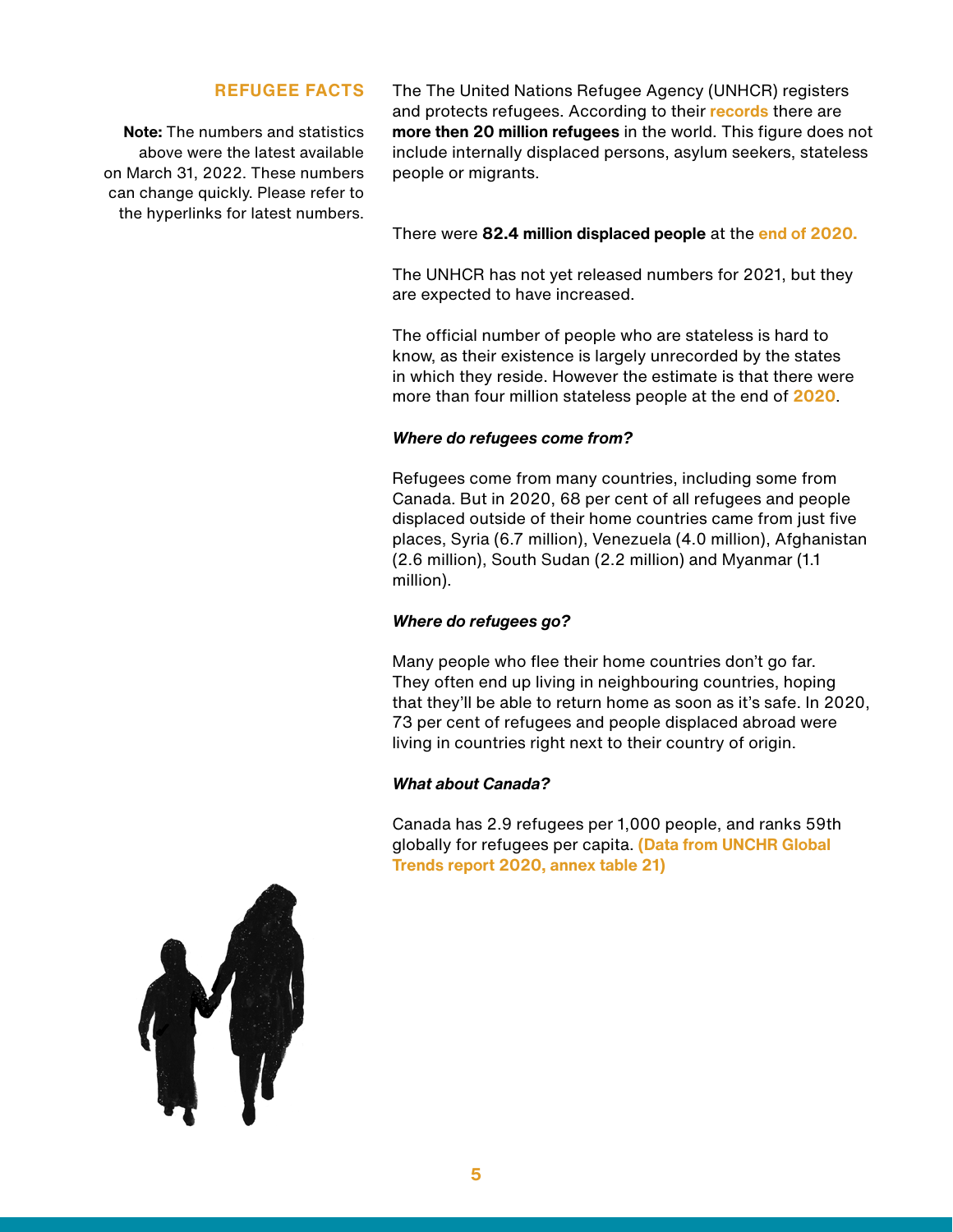#### WORSHIP RESOURCES

#### **WORDS OF INTRODUCTION**

June 20 is World Refugee Day. In a world full of potential for understanding and connectedness people are alienated from their communities, fleeing their homes in numbers not seen since the Second World War. In a world where suspicion of the other and fear of the stranger have become common place, how do the followers of Christ respond? How do we bear witness to hope?

Our expression of worship through prayers, songs of praise and preaching is a declaration of faith that in spite of uncertainty God is present in our world. We believe that God can and will act for justice and peace and that we are co-labourers in that action. We gather today to pray for strength and boldness. We remind ourselves of God's faithfulness past and present. We look for ways to engage current crises with compassion that will meet human need, build peace and honour the name of the Prince of Peace.

#### *Opening Prayer* **PRAYERS**

Loving God. We gather in this place to worship you, to fellowship together and to learn your way of truth. As we focus on World Refugee Day, we acknowledge that many people do not have a space and a place to call home. We pray that we would be attentive to the movements of people in the world and the movement of your spirit in our hearts. Our desire is to be faithful to your calling to us, O God, to be people of compassion and hope. May this time of singing, praising, prayer and listening form us to be such people. Amen.

#### *Prayer of Intercession 1*

Dear God. We ask for your mercy on all your people in all places. We pray for those who have fled their homes. We pray that they would experience safety and comfort. We pray that in the heat of summer they would find shelter from the sun's blaze, and in the winter a place of warmth. For those who have experienced trauma and violence, we pray that there would be healing and solace. For those who have been separated from loved ones, we pray that they may be reunited.

For those who are offering shelter—by circumstance or choice—may they experience the gift of offered hospitality. May there be enough to share so that resentment against newcomers does not build up. We also pray for those churches and communities who are ministering to the displaced in their own land—grant them strength, courage and love to carry on. We also pray for the perpetrators of conflict and violence whose action or inaction causes people to become refugees. We ask that they would renounce violence and would adopt policies of justice and peace for those they govern. Amen.

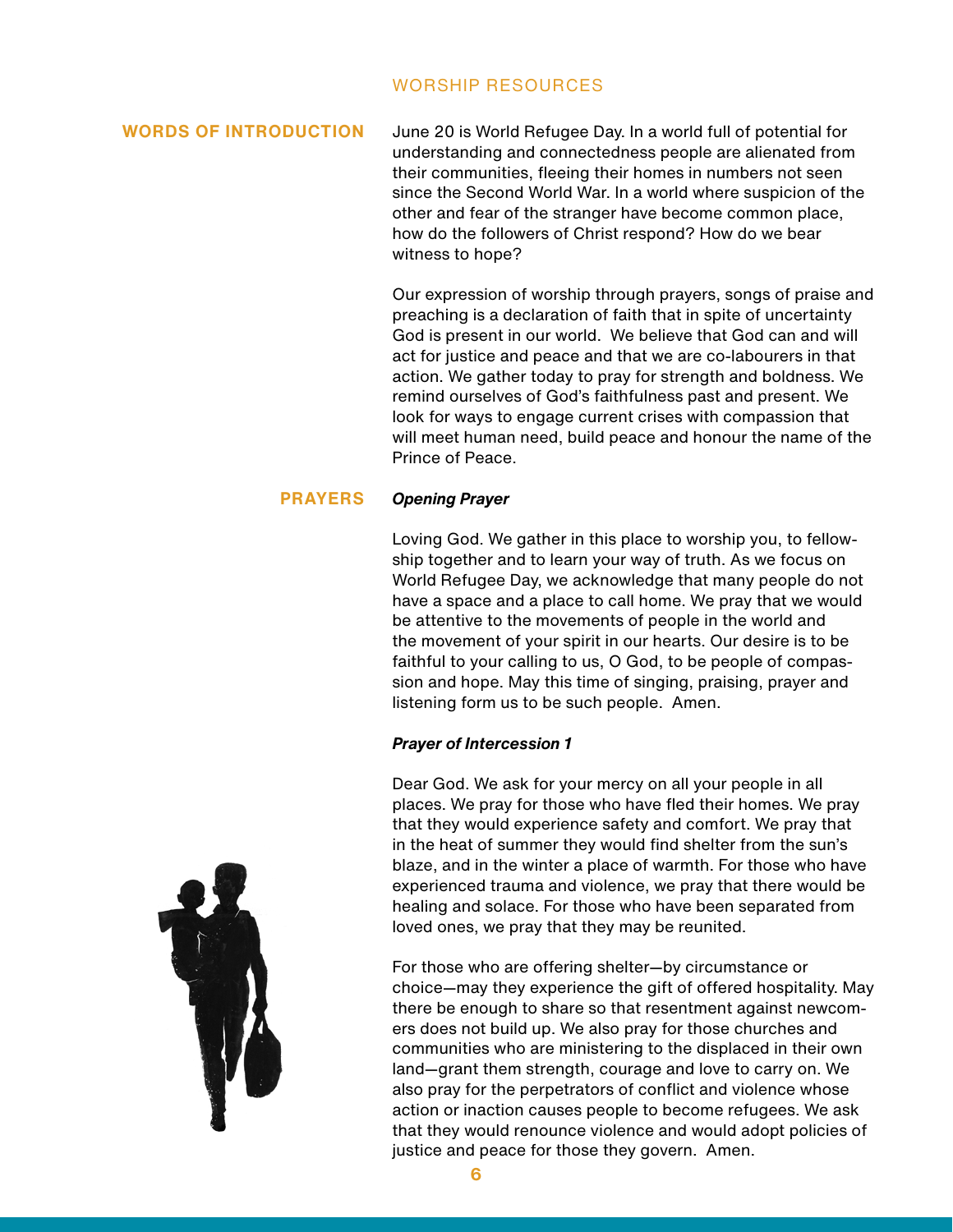#### *Prayer of Intercession 2*

Lord Jesus Christ, we remember that in your infancy you were a refugee. The political leaders of your country sought to end your life, and so your parents fled with you to another country in secret. We don't know how long before you were able to return to your home and your people.

Help us, O Lord, to grow in compassion for those who are displaced from their homes in our day. Help us not to see them only as problems, statistics or threats. Help us to see refugees as fellow humans who have been forced to flee their homes, and as people who have gifts to share with us.

O God, we know refugees and displaced persons must make excruciating decisions, and we ask for your mercy upon them. We ask for mercy for parents who take children from their homes. Mercy for children who leave parents too weak to travel. Mercy for those who choose to stay for whatever reasons. We ask for mercy for those whose housing is inadequate – cold in winter, hot in summer, insufficient for privacy or hygiene or satisfaction. Have mercy on your children who have left their homes, O Lord.

O God, we know—sometimes too well—the causes of displacement and migration. We pray for the situations that have led to the refugee crises in our world. We pray for those who promote extremist ideologies, that they would change their ways and not choose violence. We pray for repressive regimes, that they would seek to engage people in building freedom.

Help us, O Lord, to be compassionate and to know how we can help those who have been displaced. Help us to know when it is time to provide relief, when it is time for resettlement, and when advocacy for peace and change is what is needed most. Give us courage and strength to be people of compassion and justice in the face of complex and overwhelming demands.

We know that you love all people, dear Lord. Help us to be the instruments of your love and peace in the world. Amen.

#### *Offering Prayer*

Dear God. We give you thanks for what we have. For jobs, homes, security and for money that we can choose to give to others. We pray that our gifts to help others today would provide food, shelter and a measure of hope for those who need it. Help us to have generous hearts, not only in what we give but in how we think. May we be generous in loving and caring for refugees and see them as people who you love and care for as well. We pray that wars would cease and that the cause of so much dislocation and displacement would end. Until that time

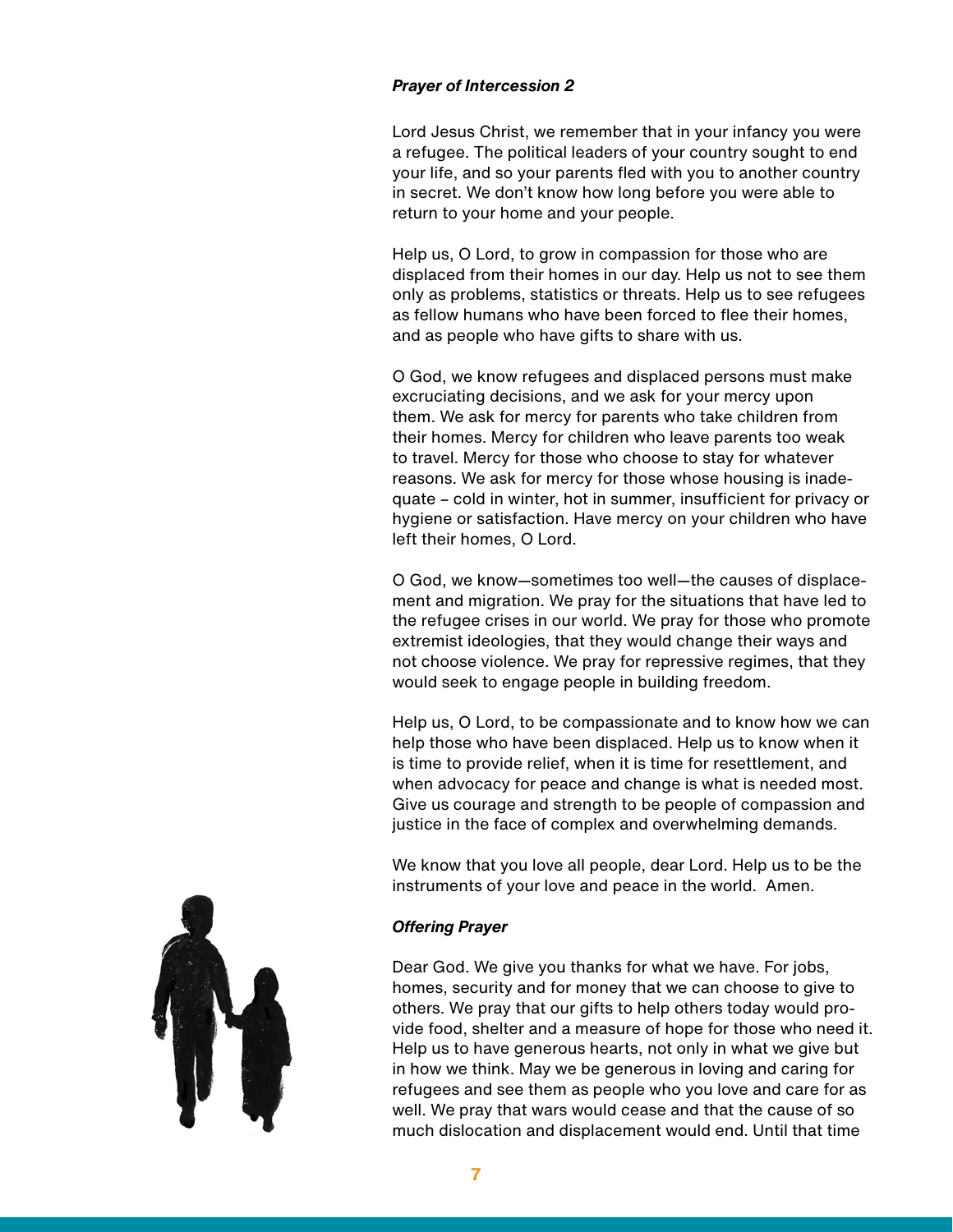let us not lack in energy and willingness to reach out to those who suffer and have been forced from their homes. We pray in the name of Christ who reached out to all who suffer to bring them into welcoming community. Amen.

#### *Benediction*

Our worship here today has been a place of refuge for our spirits. As we go into the world may we be mindful of all who have been dislocated from their homes. May the God whose own son lived in exile open our hearts to care for those who need love and lodging, hospitality and hope. Amen.

#### **READER'S THEATRE**

Remember the refugee

*The following reader's theatre for two voices is adapted from one prepared by Ben Schatzlein and Cody Turnbull, students at Providence College, Otterburne, Manitoba in February 2016. Scripture texts are drawn from the English Standard Version. Throughout, the word "sojourner" has been replaced with "refugee."*

**A:** Now the LORD said to Abram, "Go from your country and your kindred and your father's house to the land that I will show you." (Genesis 12:1)

**B:** Now there was a famine in the land. So Abram went down to Egypt as a refugee, for the famine was severe in the land. (Genesis 12:10)

**A:** Then the LORD said to Abram, "Know for certain that your offspring will be refugees in a land that is not theirs and will be servants there, and they will be afflicted for four hundred years." (Genesis 15:13)

**B:** Love the refugee, therefore, for you were refugees in the land of Egypt. (Deuteronomy 10:19)

**A:** Hear my prayer, O LORD, and give ear to my cry; hold not your peace at my tears! For I am a refugee with you, a guest, like all my fathers. (Psalm 39:12)

**B:** During those many days the king of Egypt died, and the people of Israel groaned because of their slavery and cried out for help. Their cry for rescue from slavery came up to God. And God heard their groaning, and God remembered his covenant with Abraham, with Isaac, and with Jacob. God saw the people of Israel—and God knew. (Exodus 2:23-25)

**A:** You shall not oppress a hired worker who is poor and needy, whether he is one of your brothers or one of the refugees who are in your land within your towns. (Deuteronomy 24:14)

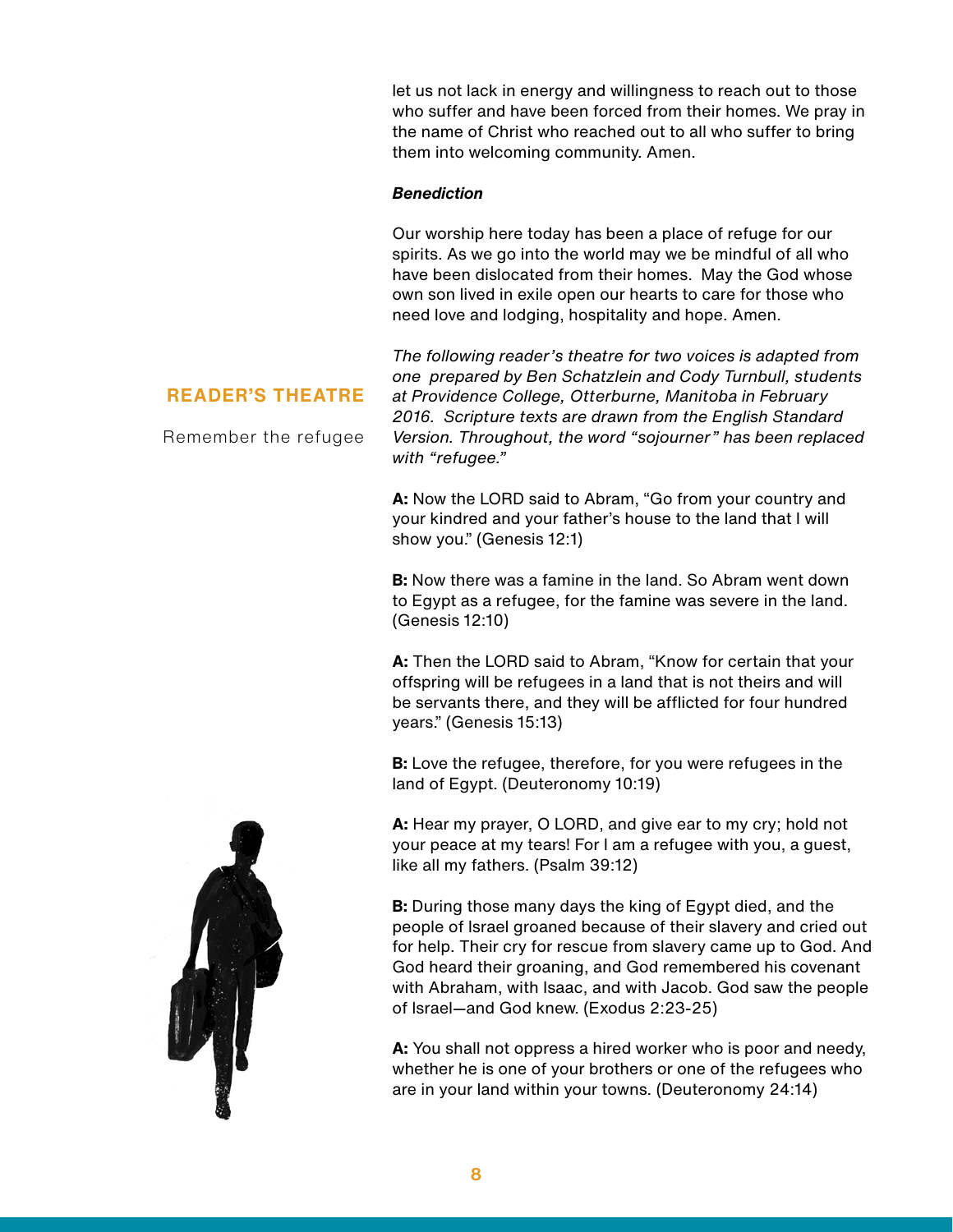**B:** You shall not oppress a refugee. You know the heart of a refugee, for you were refugees in the land of Egypt. (Exodus 23:9)

**A:** And when you reap the harvest of your land, you shall not reap your field right up to its edge, nor shall you gather the gleanings after your harvest. You shall leave them for the poor and for the refugee: I am the LORD your God. (Leviticus 23:22)

**B:** The LORD watches over the refugees; he upholds the widow and the fatherless, but the way of the wicked he brings to ruin. (Psalm 146:9)

**A:** Do not neglect to show hospitality to strangers, for thereby some have entertained angels unawares. (Hebrew 13:2)

**B:** For I was hungry and you gave me food, I was thirsty and you gave me drink, I was a stranger and you welcomed me. (Matthew 25:35)

**A:** These all died in faith, not having received the things promised, but having seen them and greeted them from afar, and having acknowledged that they were strangers and exiles on the earth. (Hebrews 11:13)

This is Ibraham (on the left) and this is Larama (on the right). (Surnames are not available.)

Ibraham and Larama live in Minawao refugee camp in Cameroon. They live here with their mother, two younger siblings, and 33,000 other people. They live here because it is not safe for them to live in their home. It's not safe because there is war in the country that they lived in. They used to live in Nigeria with their whole family, but their home got attacked and their father was killed. Ibraham was attacked too, but his sister Larama found him and saved his life. He had to stay in the hospital for four and a half months before he was able to leave.

Ibraham is a refugee. He has had a lot of really sad things happen in his life. His life probably looks different than yours does. But I bet there are a lot of things you have in common with him.

He has brothers and sisters, do you?

He goes to school, do you?

He can count to 100, can you?

He likes to play soccer (but calls it football), do you like to play any sports?

#### **CHILDREN'S STORY**



**[Source.](http://www.unhcr.ca/news/the-boy-who-was-buried-alive-and-survived/ )**  To share this story, enlarge and print this photo, or project it onto a screen.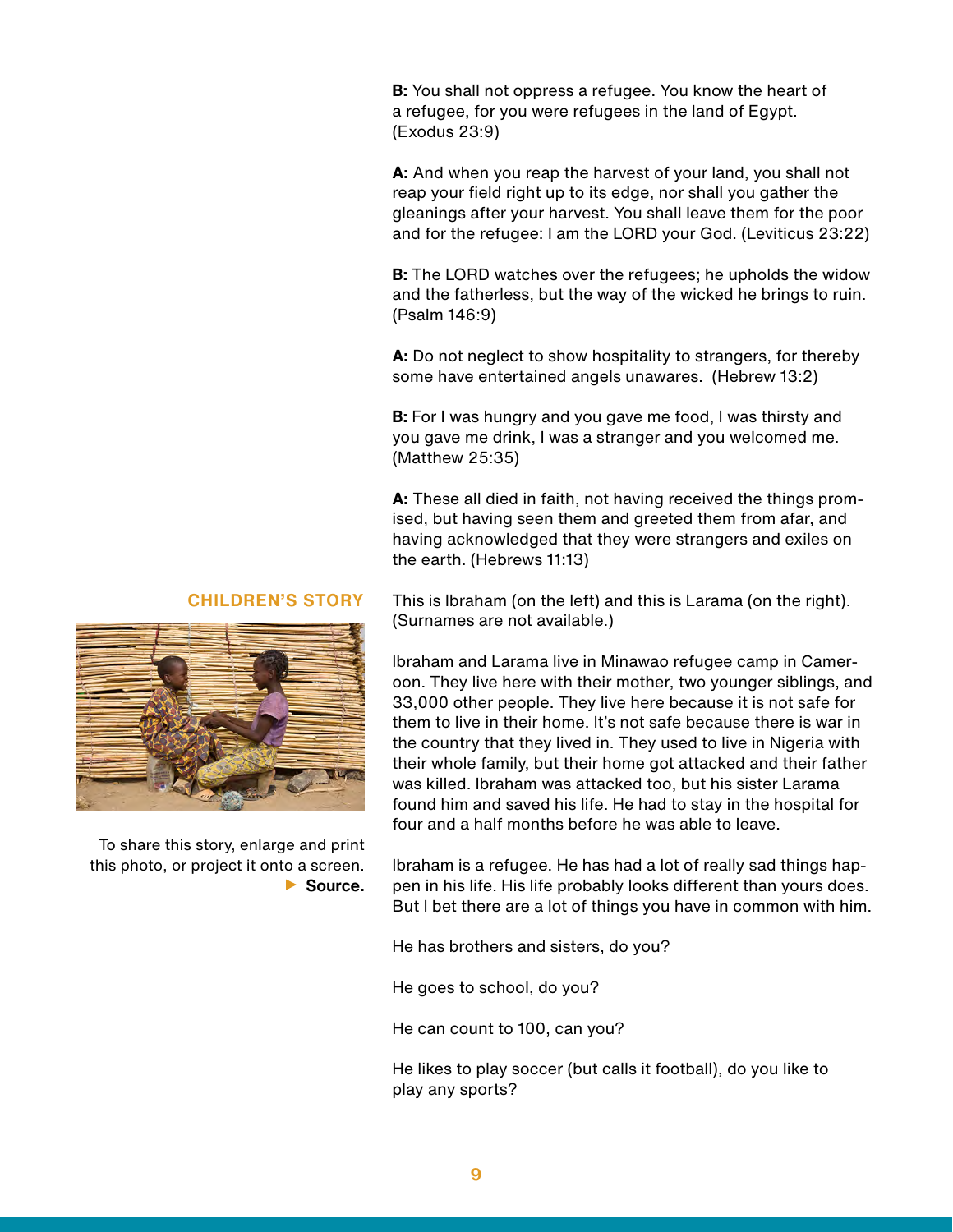He likes to sing and dance, do you?

He likes to play with his friends, do you?

Sometimes it's easy to see what is different about people, and sometimes those differences can seem pretty big. But there are always (and I mean always) at least two things that you have in common with someone, no matter how different you might think that person is. The first is that you are both people, and the second is that God loves you both very very much.

#### **SCRIPTURE-BASED SERMON STARTERS**

#### *The Story of Naomi and Ruth* — The Book of Ruth

Naomi and her husband leave their home in Bethlehem because of food shortages. They resettle in another land. There, tragedy besets Naomi and she loses her husband and both of her sons. She opts to return to her homeland, embittered by her experiences. But she has made enough of an impression on her one daughter-in-law that Ruth returns to Israel with Naomi. They support each other and ultimately Ruth marries Boaz. Out of this story of migration and resettlement comes the ancestry of both King David and Jesus the Messiah. God's love is not bound by national boundaries, ethnic kinship or even religion. God works through Naomi the Israelite and Ruth the Moabite to bring about his redemptive plans for the world.

The story of Naomi and Ruth bears elements similar to displaced people today. There is a natural disaster, a famine in this case, that causes people to leave their home. There is tragedy in the death of Naomi's family. There are widows, which are common among displaced populations. There is a struggle to integrate into a new community. Ultimately, there is integration, and this integration changes the shape of the community that welcomes these refugees. At the end, there is a good reminder that refugees are often in the background of a people's story and that story needs to be told to keep us open to the displaced today.

#### *The Welcoming Father* — Luke 15:11-32

Interpretation of this story often focuses on the dissolute living of the son and how his lifestyle made the welcoming embrace of the father so remarkable. However, the son's circumstances are to a certain extent beside the point of the story. The key point of the story is that the father acts with compassion and welcomes the desperate son with open arms. Not only does the father act in welcome but he advocates for this younger son with the elder son who was less willing to accept. As a faith community Christ invites us to be welcoming and non-judgmental, and to share our resources. The sources of desperation in our world appear to be without limit, however, the grace and

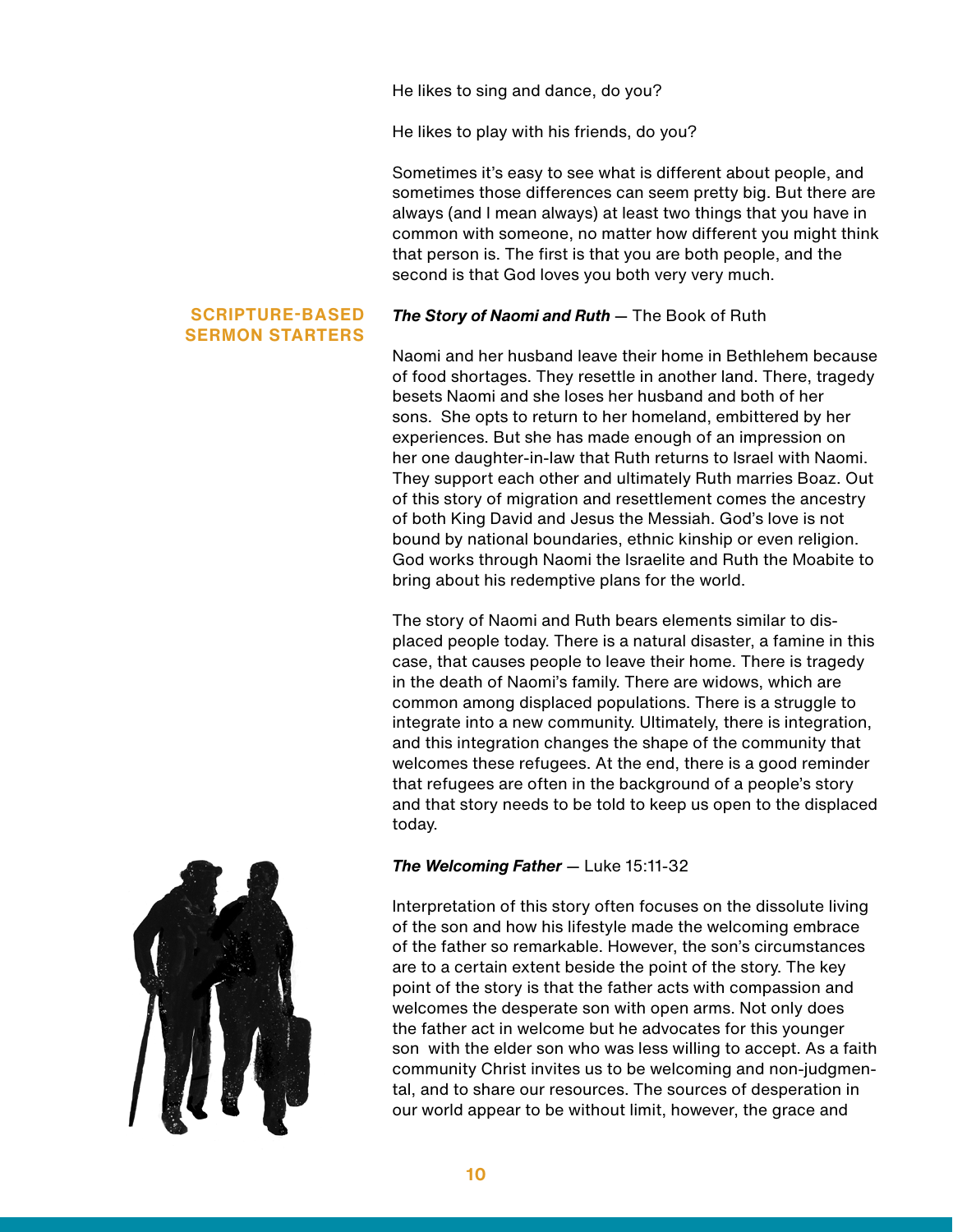love of God is also without limit. We are invited to embody God's love and grace by welcoming and accepting people in desperate circumstances and by acting as advocates on their behalf.

*The Hebrews Leave Egypt* — Book of Exodus; Leviticus 19:33-34; Deuteronomy 10:17-22, 24:17-22

The story of the Israelite departure from Egypt is dramatic and central to Jewish understandings of faith. It is also a story of migration, landlessness and desperation. In the course of the story the people yearn for the relative comforts of Egypt — they want to go to the only home they have ever known. They regularly abandon the commands of God, they build and worship idols, and they complain bitterly about their lot. They face danger from without and from within, and their journey is fraught with peril. When they finally arrive in the new land, they are by no means welcomed with open arms. What are they to learn from their experience of oppression and slavery? How might their refugee story shape their response to others? In what ways are they to become a new people according to the ways of God?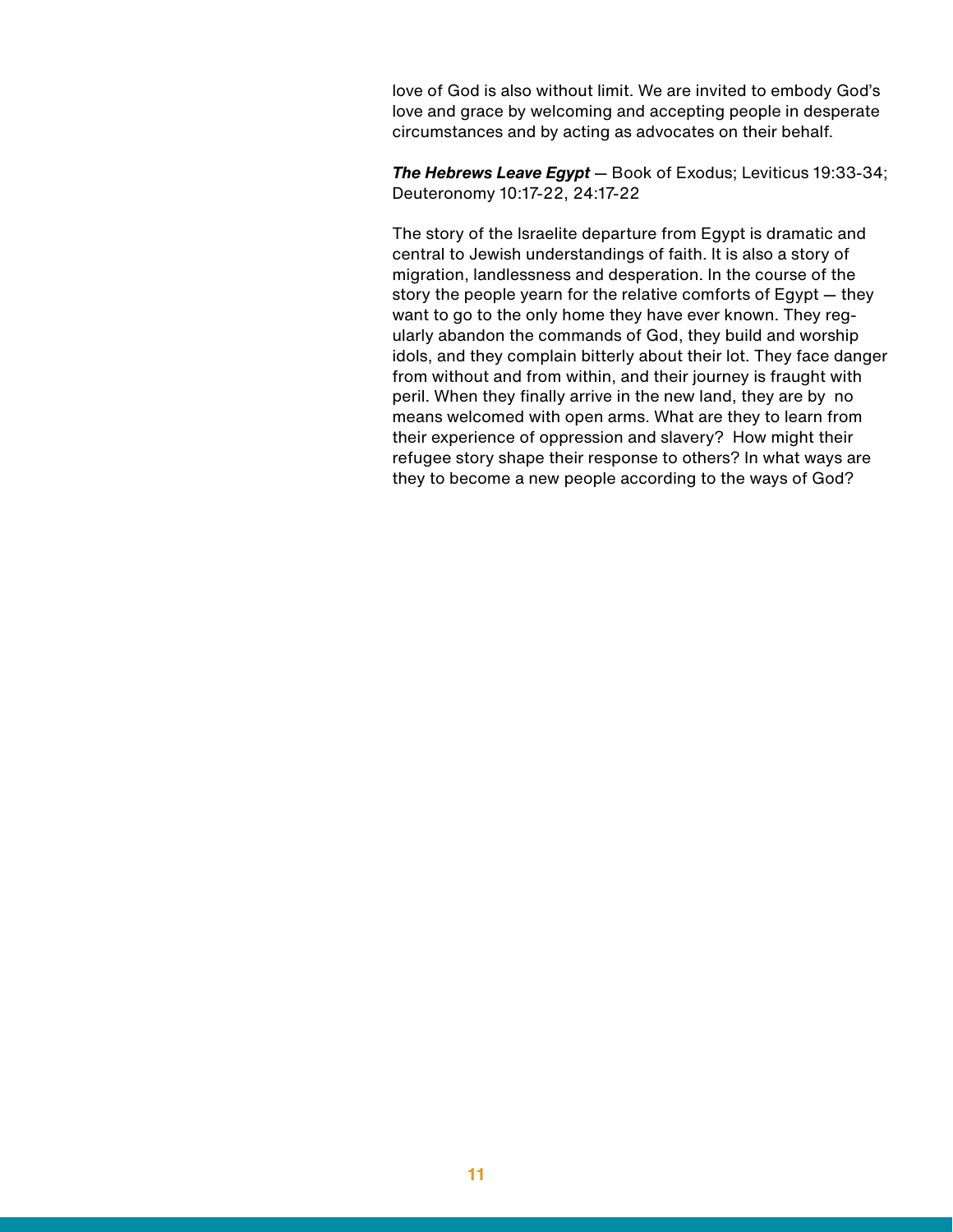# **Refugee Stories**

#### **A REFUGEE CAMP LIKE A CITY**

**[Learn more about refugee](https://mcccanada.ca/stories/coping-life-refugee-camp) [life in Aida](https://mcccanada.ca/stories/coping-life-refugee-camp)**

To an outsider, at first glance, Aida camp appears to be just like any other town in the West Bank, filled with multi-storey buildings and paved roads. Founded in 1950, it has taken on a sense of permanence. Families living there were displaced in 1948 after what's known as the War of Independence in Israel and the Nakba (Catastrophe) for Palestinians. More than 700,000 Palestinians were displaced from their homes in villages across what is now Israel. Though it's been almost 70 years, most still long for the right to return home. Even children and parents who have lived their entire lives in a refugee camp want to return to a home they may have never seen. **[Learn](https://mcccanada.ca/stories/fact-sheet-refugees)  [more about Palestinian refugees.](https://mcccanada.ca/stories/fact-sheet-refugees)**

Living in Aida camp comes with practical challenges. There is no health-care centre. Residents have access to water only every other week, filling up black, rooftop water tanks and rationing their use to make it last. There's no sewer system. And there is a constant military presence.

For now, living behind the separation wall next to military checkpoints is the reality for the refugees living in Aida camp. Children will continue to watch the arrests of their fathers, brothers and friends. They will keep waking up in the middle of the night to find soldiers in their homes.

#### **RESETTLEMENT STORY**

**[Source.](http://mcccanada.ca/stories/syrian-refugees-arrive-canada)** 

"Hello, hello, hello." The welcoming voice of Yhya Al Kurdi invites you into his home. He boasts about his wife Fatoum's cooking, enjoying that people are coming to share food with them. Yhya and Fatoum have recently arrived in Canada from Syria with two of their seven children and are living in Winnipeg. Their other children are in Lebanon, Algeria and Germany, with more family members remaining in Syria.

Their life in Syria was good. Yhya was a teacher and a writer, their children are doctors and lawyers. They owned their own home and car. But when the war came, they had to leave. Hoping that the war would be temporary, they sheltered in nearby communities, but as the situation worsened, they realized that they needed to leave. Yhya "took [the family] to Lebanon so they would not see anything of the war." Life in Lebanon was not good, housing was inadequate and jobs did not pay enough to cover their expenses.

Eventually, the family applied for resettlement with the United Nations and were matched with the River East Church in Winnipeg through MCC. They arrived in Canada in November 2015.

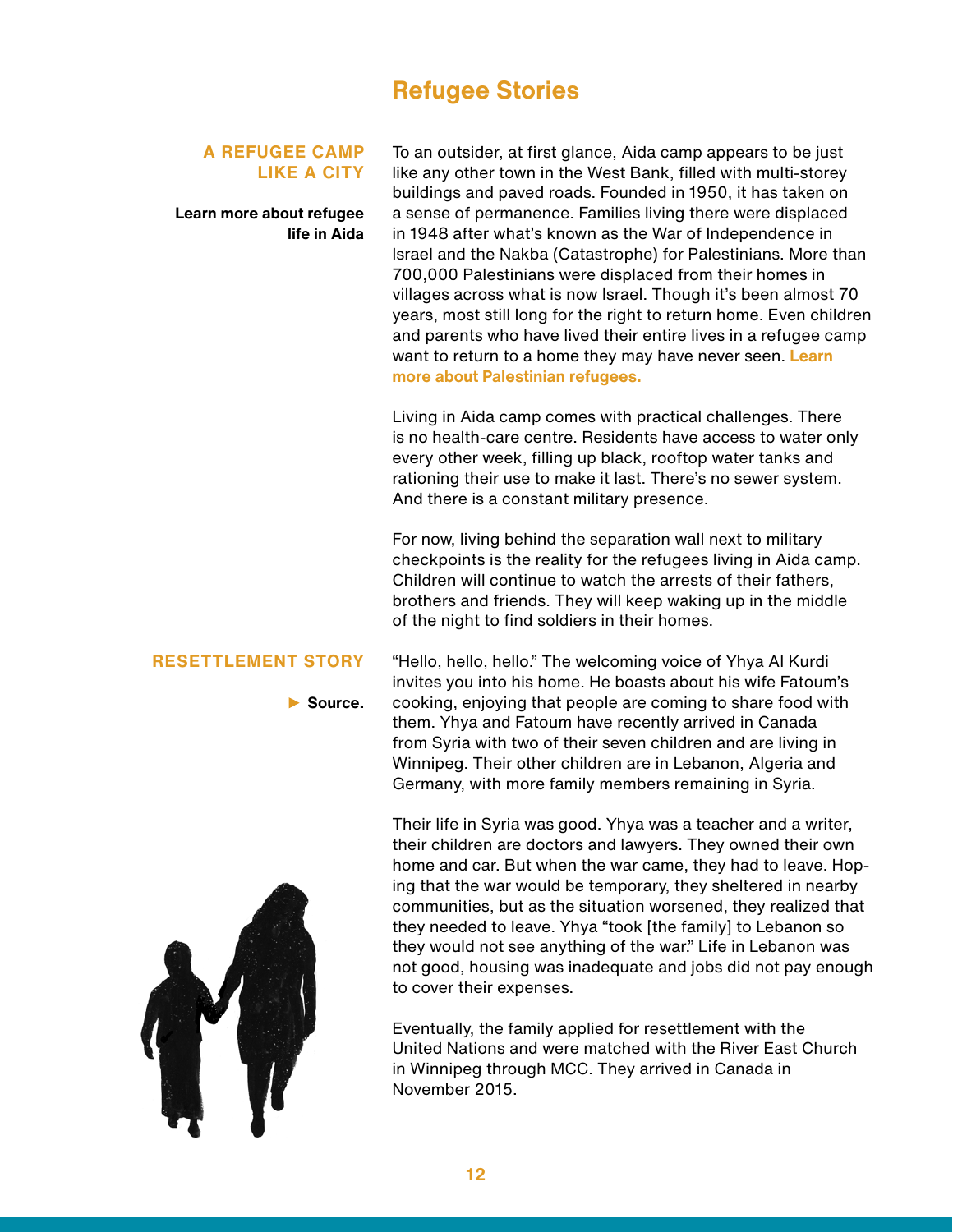The Al Kurdi's are beginning to adjust to life in Canada. They appreciate the help they have received, but still mourn for the family and the life left behind. In Yhya's words: "I'm still sad, in shock. But when I see people welcoming me, asking how I'm doing starting life here, I feel much better."

#### **FROM REFUGEE TO SPONSOR**

**Read more of this story from ["The journey of](https://mcccanada.ca/stories/journey-refugee-sponsorship-nhung-tran-davies)  [refugee sponsorship:](https://mcccanada.ca/stories/journey-refugee-sponsorship-nhung-tran-davies)  [Nhung Tran-Davies"](https://mcccanada.ca/stories/journey-refugee-sponsorship-nhung-tran-davies)**

At the young age of five, Nhung Tran-Davies was a refugee fleeing from war-torn Vietnam with her family of five. In 1979, she was sponsored by a couple in Alberta and started a new life as a Canadian. She is now a two-time refugee sponsor.

Nhung's sponsorship experience has had a significant impact on her life. "I would say it changed my life because it gave me a glimpse into the hearts and minds of my sponsors — their dedication to humanity, and all the work and commitment that goes into it."

For Nhung, the most rewarding aspect of sponsorship has been her new friends becoming her family. "I feel so blessed having new sisters and brothers to walk alongside with on this journey of life … My most favourite moment, however, is when I see our own children play joyously with their children. To see their love for one another is a promise that the future will be better."

Nhung's message to others considering becoming a refugee sponsor? "You should not pass up the opportunity to become one."

#### **THE BLESSING OF SPONSORSHIP**

**[View this story as a video](https://youtu.be/RzPNZVl-ZAM)  from 2016: Sponsoring refugees: "Our lives are being enriched"** 

An extended family in British Columbia became refugee sponsors and, with MCC's assistance, were matched with a refugee family from Eritrea. Most of the B.C. family members had not even heard of Eritrea, but they quickly got to work learning about the country's location, culture, language and food. Their worldview grew rapidly.

The host family continued to learn new things from their Eritrean friends. They learned that parents around the world simply want to provide for their children. They learned to treasure the freedom and security that they take for granted and to recognize the resilience and strength of refugees. The host children gained new playmates and learned to practise compassion.

The experience of hosting a refugee family was not a one-way exchange; there was mutual benefit. The refugee family benefited from the generosity of the host family, and the host family benefited from what they received from their guests. As one of the hosts said: "Our lives are being enriched."

For more stories please see the **[UNHCR](http://www.unhcr.org/refugeeday/stories/)** or the **[MCC Canada](http://mcccanada.ca/stories/syrian-refugee-girls-find-light-hope)** websites.